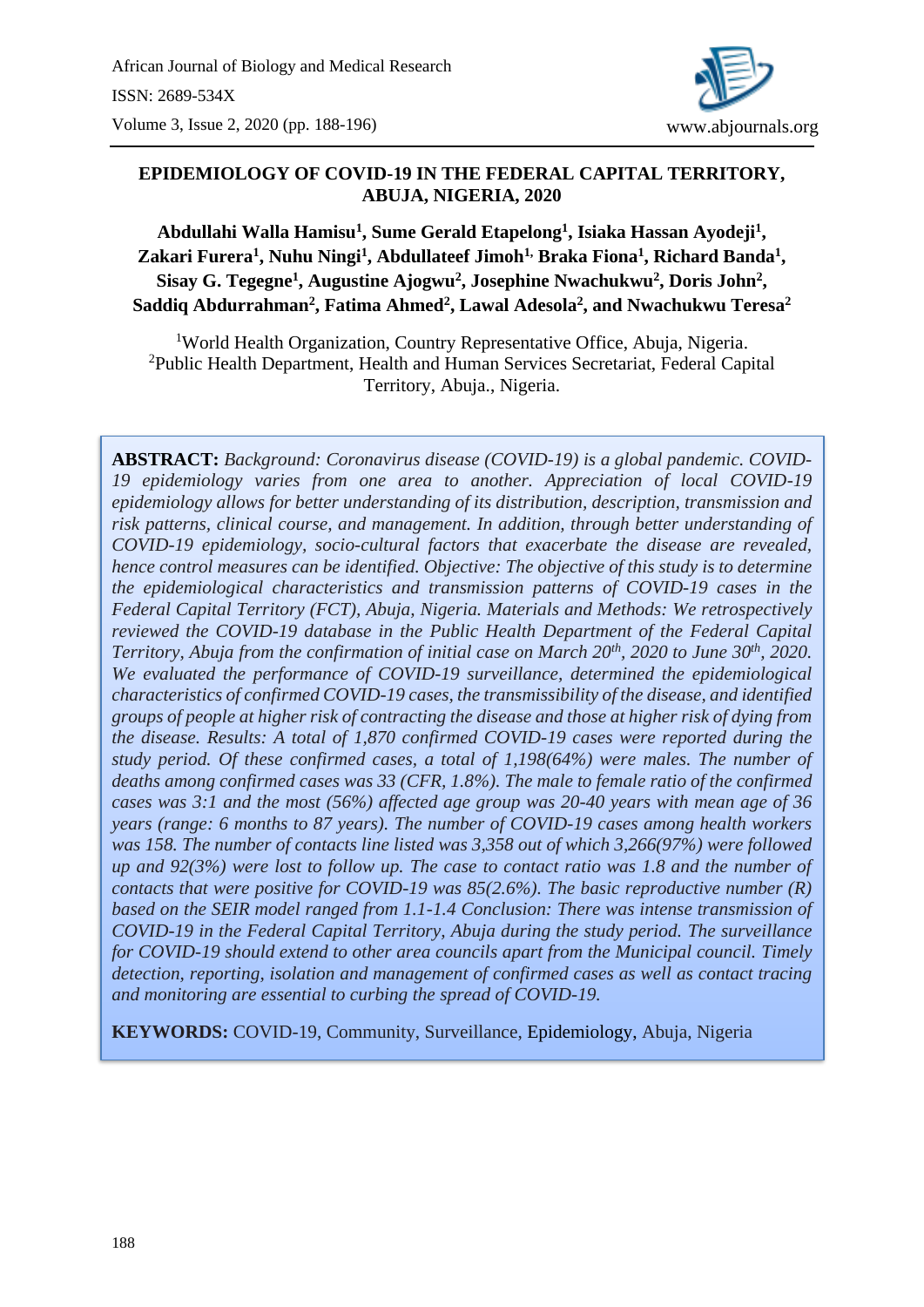

# **INTRODUCTION**

In late December 2019, a novel corona viral disease caused by the SARS-CoV-2 virus was first identified in Wuhan, China. The disease, initially known by various names including 'Severe Pneumonia with Novel Pathogens' by the Taiwan Centre for Disease Control (CDC), has been officially named by the World Health Organization (WHO) as 'Coronavirus Disease-2019  $(COVID-19)$ , on February 11, 2020<sup>1</sup>. The first COVID-19 cases in Nigeria and the FCT were confirmed on the 27th of February and  $20<sup>th</sup>$  of March 2020 respectively<sup>2,3</sup>. The outbreak of COVID-19 has currently spread widely around the world, affecting more than 120 countries and territories. As of May 18, 2020, there were 4, 618, 821 and 6,175 cases of COVID-19 globally and in Nigeria respectively. The corresponding number of deaths was 311, 847 and 216<sup>4</sup> . The disease was declared a public health emergency of international concern (PHEIC) by the WHO on 30 January 2020 and subsequently a global pandemic on March 11, 2020<sup>5,6</sup>.

Transmission of COVID-19 is through droplets from close contacts or contaminated fomites. There is no sufficient evidence to support airborne or faeco-oral transmission. The mean incubation period is 3-9 days with a range between  $0-24$  days<sup>7</sup>. Symptoms of COVID-19 infection appear after an incubation period of approximately 5 days. The most common symptoms are fever, cough, and fatigue, while other symptoms include headache, diarrhoea, dyspnoea, and sore throat<sup>8</sup>. While patients with confirmed COVID-19 disease can be asymptomatic or pre-symptomatic (patients not yet symptomatic); however, both categories of cases have been shown to transmit the disease and constitute a group of 'silent spreaders' together with the very mildly symptomatic. Indeed, abnormalities on chest imaging have been noted in some patients before the onset of symptoms<sup>10</sup>.

The preferred specimens for COVID-19 diagnosis are nasopharyngeal and oropharyngeal swabs preferably during the early stage of the disease. The molecular test of choice is the reverse-transcription polymerase chain reaction (RT-PCR) assays. There however exist other supplementary diagnostic tools such as the antibody -based serological techniques which are gradually being introduced $11$ .

There is no current evidence from randomized controlled trials (RCTs) to recommend any specific anti-COVID-19 treatment for patients with a suspected or confirmed COVID-19 infection and vaccine is not yet available. Management is largely supportive in isolation centres to prevent disease transmission to others. Several treatment modalities have however been tried including use of anti-viral drugs (Remdesivir, lopinavir/ritonavir), anti-malarial drugs (chloroquine phosphate, hydroxyl-chloroquine), anti-parasitic drug (Ivermectin), steroids and serum antibodies $12-15$ .

Case fatality rate from COVID-19 ranges from 1% to 2% depending on the study and Country. Majority of deaths have occurred in elderly patients (over 65 years of age) with pre-existing diseases such as cancer hypertension, coronary heart disease and diabetes. In patients with severe disease, the usual cause of death is progressive respiratory failure due to alveolar damage from the virus. Although young children appear to have mild symptoms, they may infect others and perpetuate transmission $16-18$ .

Robust and enhanced surveillance for COVID-19 is critical for effective control of the spread of the disease as well as guide the implementation of control measures. He main objective of a sensitive COVID-19 surveillance is to control the spread of disease such that normal socio-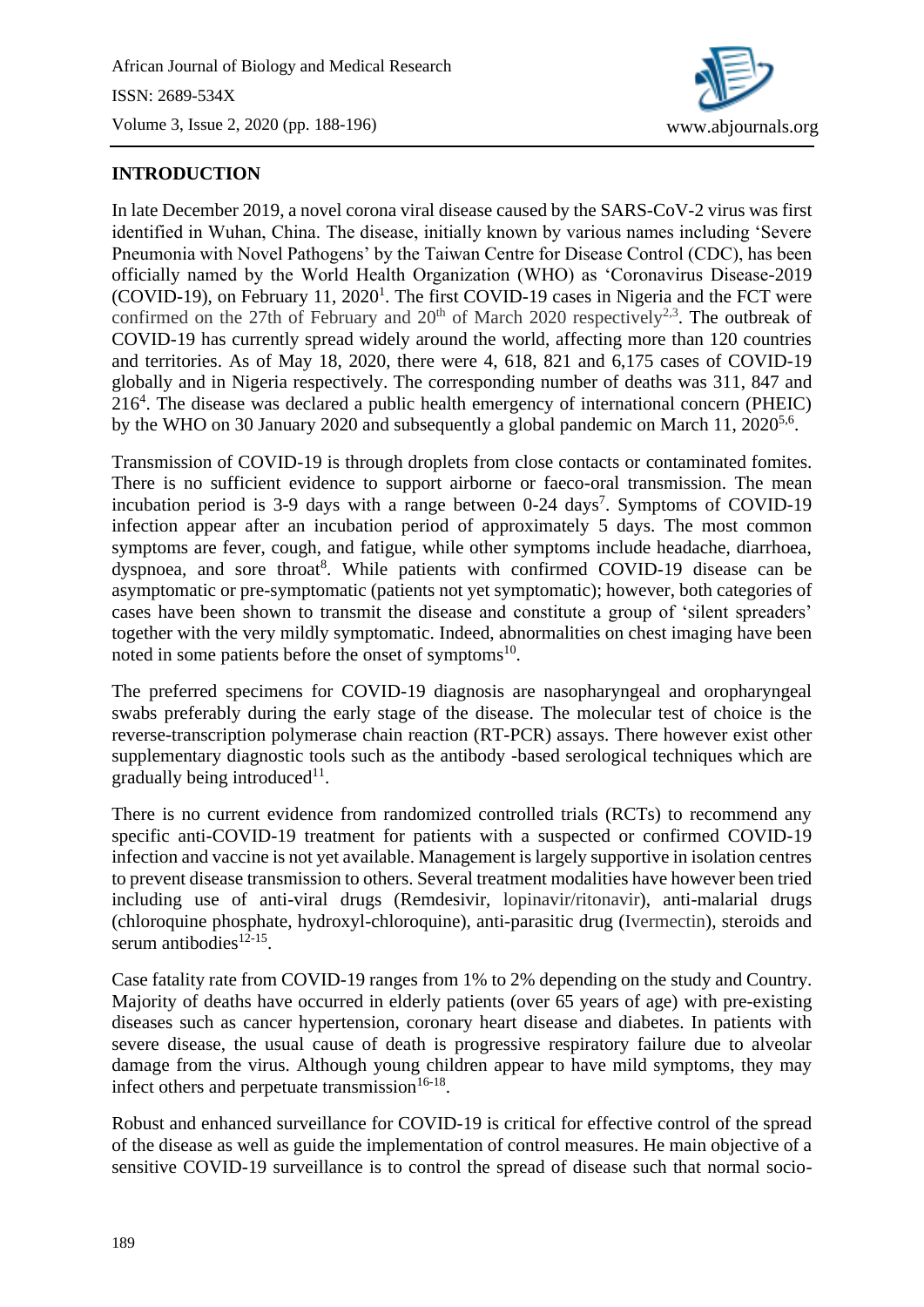

economic activities can resume as early as possible. In addition, surveillance also enables monitoring trends of COVID-19 transmission and risk assessments<sup>19</sup>.

Following the Laboratory confirmation of the first 3 COVID-19 cases in the FCT March 20, 2020, a multi-sectoral COVID-19 Emergency Operations Centre (EOC) was activated on March 23, 2020. The EOC is made up of personnel from the FCT Health and Human Services Secretariat (HHSS), Nigeria Centre for Disease Control (NCDC), World Health Organization (WHO), African Field Epidemiology Network (AFENET), Medical and Dental Consultants Association of Nigeria (MDCAN), Private Health Practitioners and other partners who coordinate nine pillars (coordination, logistics, infection prevention and control, epidemiology/surveillance/point of entry, laboratory, risk communication, case management health and safety and research) of response activities as contained in the Incident Action Plan.

## **METHODS**

## **Study area and population**

The Federal Capital Territory (FCT), Abuja is the Capital of Nigeria and lies between latitude 8.25 and 9.20 north of the equator and longitude 6.45 and 7.39 east of Greenwich Meridian. It is geographically located in the centre of the country. The FCT is bordered by the states of Niger to the West and North, Kaduna to the northeast, Nasarawa to the east and south and Kogi to the southwest. The total population is close to five million and is sub-divided into 6 Area Councils (Abaji, Bwari, Gwagwalada, Kuje, Kwali and Municipal) which are equivalent to Local Government Areas (LGAs) in other states of Nigeria. The Municipal Area Council is the largest of all the area councils in the FCT accounting for over 55% of the total population. In addition, there are 62 political wards and 2,652 settlements. This study is however, confined to the rural slums which did not report any COVID-19 case but thought to have possibility of significant contacts with confirmed cases that were mainly from the urban locations of the FCT.

## **Brief Description of COVID-19 Outbreak Response in FCT, Abuja**

The FCT reported its first case of COVID-19 on March  $20<sup>th</sup>$ , 2020 and this was followed by setting up of a multisectoral COVID-19 Emergency Operations Centre (EOC) on March 23rd, 2020. Members were drawn from the FCT public health department, private health practitioners, medical associations, and partners (WHO, AFENET, NCDC). The main role of the COVID-19 EOC was to coordinate the response activities as enshrined in the incident action plan. The EOC had 9 pillars of response activities (coordination, logistics, infection prevention and control, epidemiology/surveillance/point of entry, laboratory, risk communication, case management health and safety and research). The Ministerial Expert Advisory Committee was inaugurated on March  $26<sup>th</sup>$ , 2020. The surveillance for COVID-19 in the FCT was initially dependent on phone calls received by the EOC from suspected cases. Later, on April 13<sup>th</sup>, 2020 community active surveillance for COVID-19 was initiated followed by health facility active cases search. There were 45 three-member sample collection teams in the FCT. Collected samples from all suspected cases in FCT were analyzed at the Nigeria Centre for Disease Control (NCDC) Gaduwa Reference Laboratory and confirmed COVID-19 cases in the FCT were managed at one of the eight isolation centres in the FCT with collective bed capacity of over 1,000.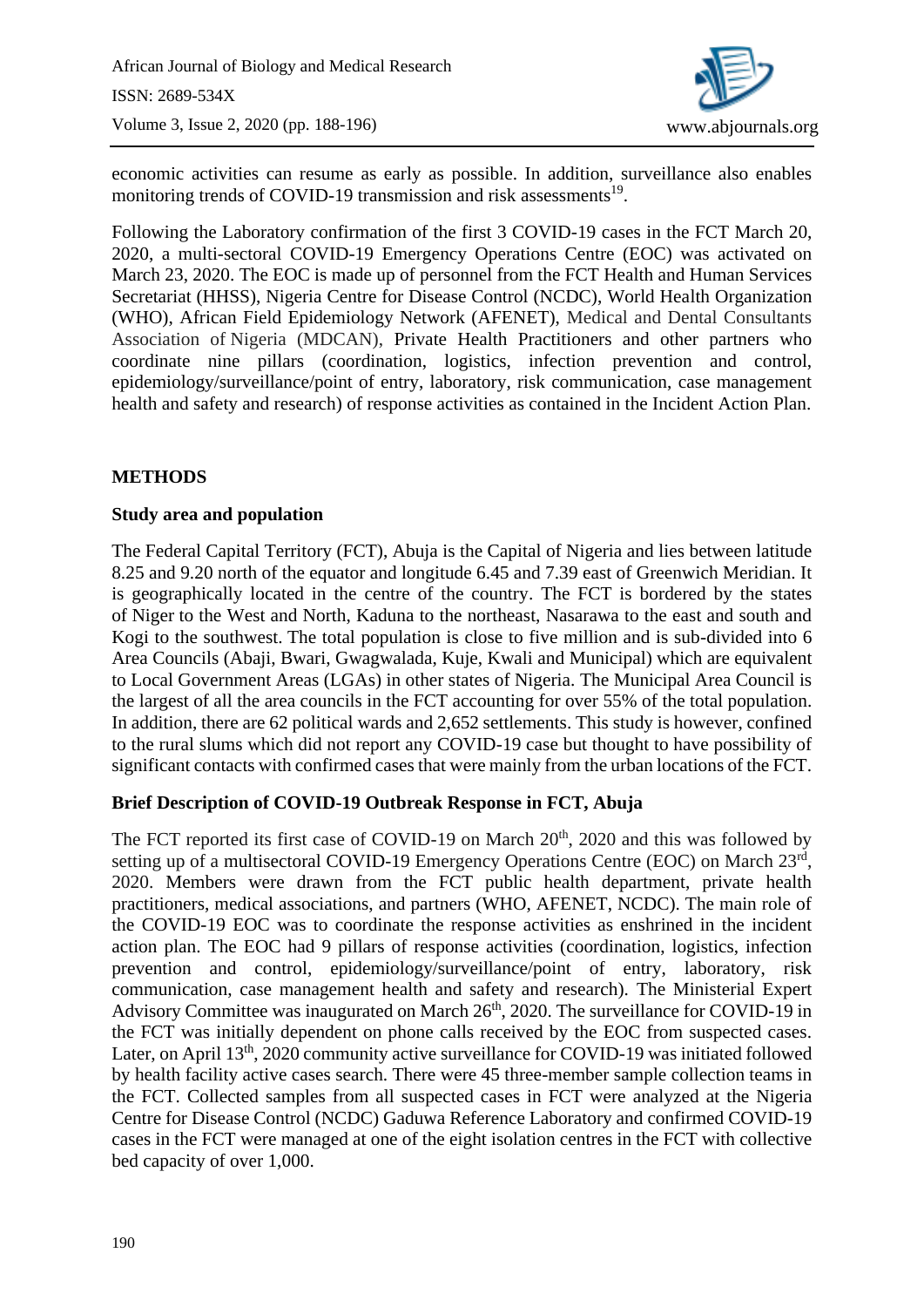

### **Data Collection and Analysis**

Data sources for analysis were from the COVID-19 excel database of the Public Health Department of the FCT as well as the master list of FCT settlements at the WHO office in the FCT. We abstracted data from the start of the outbreak on March 20, to June 30, 2020. We conducted key analysis using Microsoft Office Excel 2010 to highlight the epidemiological characteristics of the disease and transmission patterns. We also used the SEIR model to estimate basic reproductive number (R).

## **RESULTS**

A total of 1,870 confirmed COVID-19 cases were reported during the study period. Of these confirmed cases, a total of 1,198(64%) were males. The number of deaths among confirmed cases was 33 (CFR, 1.8%) of which 29(88%) were males. The male to female ratio of the confirmed cases was 3:1 and the most (56%) affected age group was 20-40 years with mean age of 36 years (range: 6 months to 87 years). The number of COVID-19 cases among health workers was 158. The number of suspected cases from whom samples were collected was 15,248. All the confirmed COVID-19 cases were reported from the six area councils with Municipal council accounting for 12,418(81%) of samples collected and 1,564(84%) of confirmed cases. The most affected communities were Mabushi, Maitama, Garki, Lugbe, Asokoro and Gwarimpa.

The number of contacts line listed was 3,358 out of which 3,266(97%) were followed up and 92(3%) were lost to follow up. The number of contacts that exited the mandatory 14 days follow up period was 2766(85%). The number of symptomatic contacts was 85(2.6%) and the number of contacts that are currently under follow up was 500(15%). The case to contact ratio was 1.8 and the number of contacts that were positive for COVID-19 was 85(2.6%). The basic reproductive number (R) based on the SEIR model ranged from 1.1-1.4.

#### **DISCUSSION**

As at the reporting period, the FCT had the highest testing rate per million (3,177) in the country. This was because of the intense community surveillance for COVID-19 embarked upon by the Department of Public Health<sup>20</sup>. This testing rate was still below the target of testing 1% of the population of almost five million in the FCT. Initially as with every region of the world, the first COVID-19 cases in the country and indeed the FCT came from exposure to international contacts—travel, trade, tourism, or business. These initial cases were mostly clustered in Maitama settlement in the Municipal Area Council. Subsequently, community transmission set in and cases spread to other area councils<sup>21,22</sup>. More COVID-19 testing (81%) was conducted in the municipal area council by virtue of its population (55%) and high-risk settings than in other area councils. This resulted into more (84%) confirmed COVID-19 cases compared to other area councils. The male to female ratio of COVID-19 cases in the FCT was high at 3:1. While some countries have similar pattern of sex ratios, in others no difference in the proportion of males and females with confirmed COVID-19 was observed<sup>23</sup>. If the proportion of people tested from each sex that are tested is not known, it will be difficult to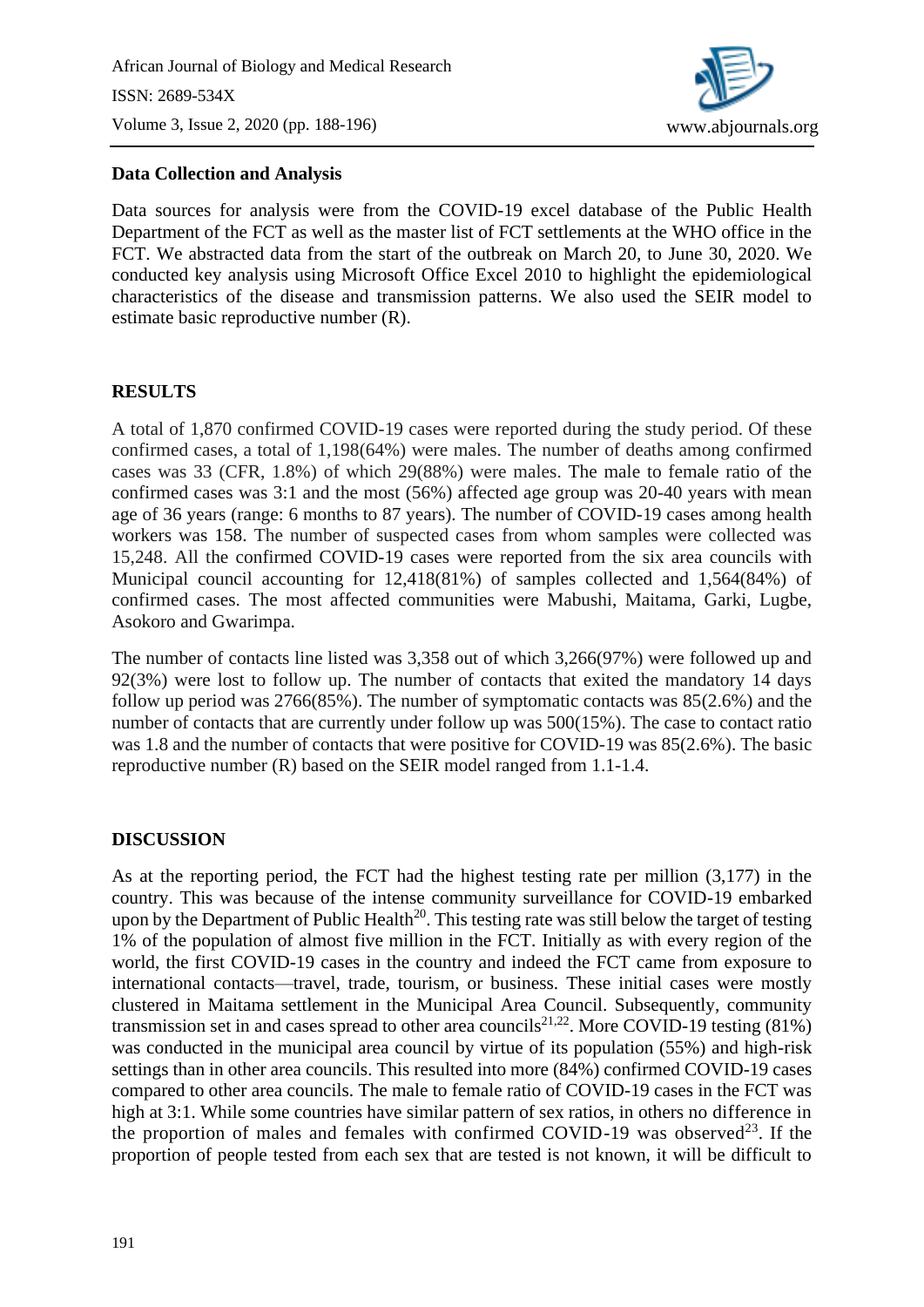

fully interpret these sex figures. In addition, many countries are yet to disaggregate their COVID-19 data by sex.

Of the 33 COVID-19 cases that died in the FCT, 29(88%) were males. While men and women may have the same prevalence, men with COVID-19 are more at risk for worse outcomes including need of intensive care and death, independent of age. The explanation for this observation may be genetic, hormonal, variation in the immune system, behavior (e.g. smoking) and prevalence of chronic diseases (e.g. heart disease, diabetes and cancer) $^{24,25}$ .

The FCT has relatively younger age group of COVID-19 cases. The most affected age group was 20-40 with a mean age of 36 years. This may have contributed to the observed relatively low case fatality (1.8%); but the economic impact may be significant considering the productivity of this age group. The low case to contact ratio of 1.8 was due to many factors including paucity of personnel and inadequate logistics. This situation was akin to what obtained in other middle and low income countries<sup>26</sup>. The basic reproductive number of 1.1-1.4 based on the SEIR statiscal model indicated the high transmissibility and explained the continuing expansion of the outbreak in the FCT. Another model (Bayesian framework and compartmental model) used to estimate the basic reproductive number for the country, estimated the R 0 to be between 2.37 and 2.47 and that the number has been above one since the second week of April,  $2020^{27}$ .

Some of the key challenges of this study are inadequate personnel and logistics support for optimal contact tracing and inadequate testing in other area councils apart from the municipal. In addition, we encountered some data quality issues relating to missing variables of some suspected and confirmed COVID-19 cases in the database.

We conclude that COVID-19 burden in the FCT is high and community transmission is intense. Active case search for COVID-19 has significantly improved COVID-19 detection in the FCT and has demonstrated intense community transmission of the disease. The settlements most affected were Mabushi, Maitama, Garki, Lugbe, Asokoro and Gwarimpa.

There was skewing of COVID-19 testing to the disadvantage of other area councils other than the municipal.

With increasing community transmission of COVID-19, we recommend that the FCT adopts the four strategies of preparedness and response framework of prevention, detection, containing and treating COVID-19 cases. To achieve this, all the EOC pillars of response should be further strengthened. Particular attention should be given to expanded testing capacity (in communities and health facilities) in the five other area councils with low testing performance. Contact tracing should be accorded high priority through training of more personnel and provision of adequate logistics support.

## **Author Contributions**

All authors have made significant contributions to the conception of the work, data collection and to literature search. They also contributed substantially to writing the manuscript, its critical review for quality, approved its final version, and agreed to its submission.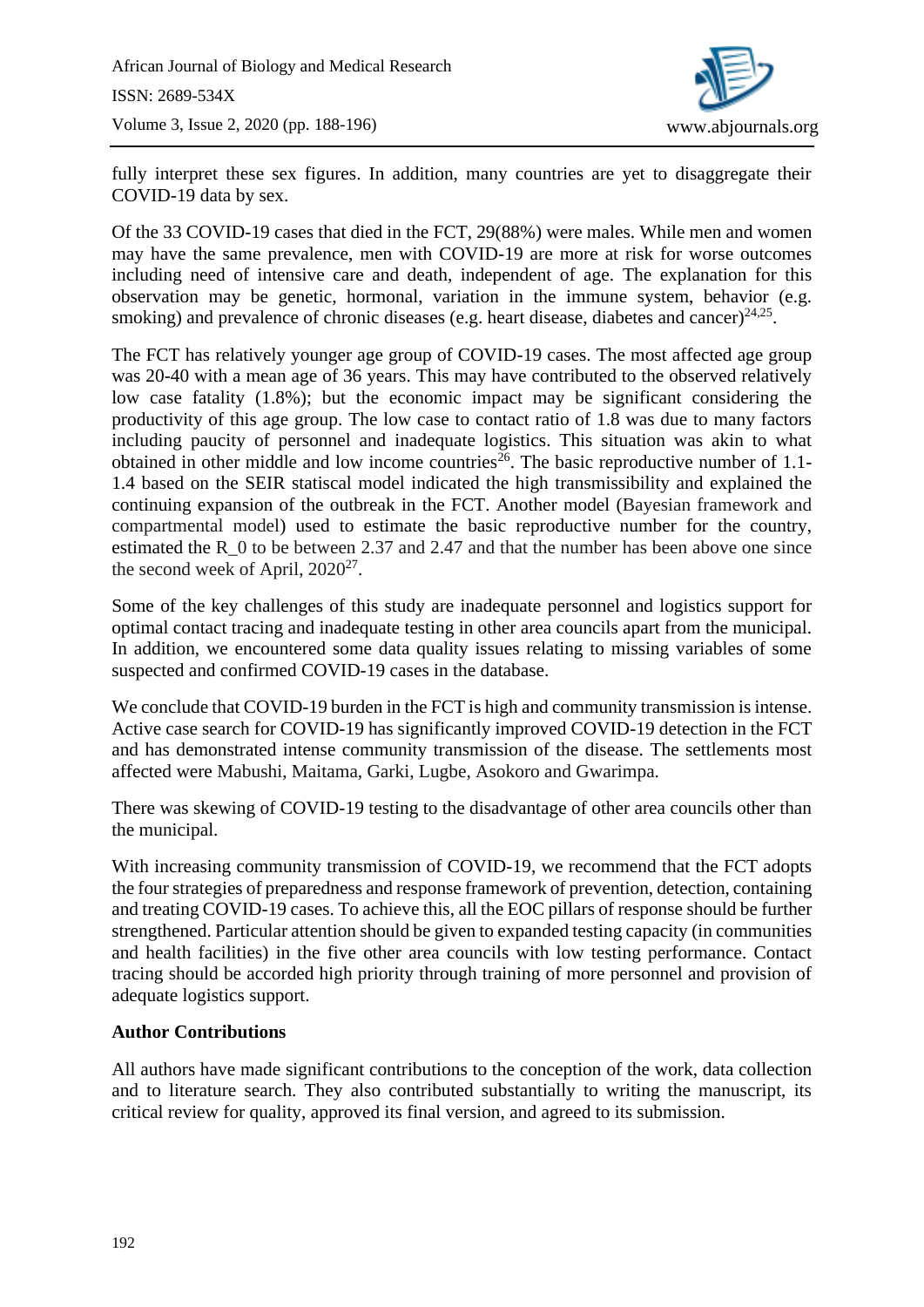

# **Conflict of Interest**

The authors declare no conflict of interest, be it commercial, financial or sentimental.

## **REFERENCES**

- [1] Wu et al. The outbreak of COVID-19: An overview; Journal of the Chinese Medical Association: [March 2020 -](https://journals.lww.com/jcma/toc/2020/03000) Volume 83 - Issue 3 - p 217-220
- [2] Bernard Kalu. COVID-19 in Nigeria: a disease of hunger. The Lancet. April 29, 2020
- [3] <https://ncdc.gov.ng/news/227/first-case-of-corona-virus-disease-confirmed-in-nigeria>
- [4] Nigeria Centre for Disease Control.COVID-19 situation report, 80, May 18, 2020. www.covid19:ncdc.ng
- [5] Huipeng Ge et al. The epidemiology and clinical information about COVID-19; European Journal of Clinical Microbiology & Infectious Diseases, [https://doi.org/10.1007/s10096-](https://doi.org/10.1007/s10096-020-03874-z) [020-03874-z.](https://doi.org/10.1007/s10096-020-03874-z)
- [6] Qifang Bi et al. Epidemiology and transmission of COVID-19 in 391 cases and 1286 of their close contacts in Shenzhen, China: a retrospective cohort study. Lancet Infect Dis Published online April 27, 2020.
- [7] Juan A. Siordia Jr. Epidemiology and clinical features of COVID-19: A review of current literature, Journal of Clinical Virology 127 (2020) 104357)
- [8] Hussin A. Rothan et al. The epidemiology and pathogenesis of coronavirus disease (COVID-19) outbreak. Journal of Autoimmunity 109 (2020) 102433 review article)
- [9] Centers for Disease Control and Prevention. Interim Clinical Guidance for Management of Patients with Confirmed Coronavirus Disease (COVID-19). Updated May 20, 2020. [https://www.cdc.gov/coronavirus/2019-ncov/hcp/clinical-guidance-management](https://www.cdc.gov/coronavirus/2019-ncov/hcp/clinical-guidance-management-patients.html)[patients.html](https://www.cdc.gov/coronavirus/2019-ncov/hcp/clinical-guidance-management-patients.html)
- [10] Yi-Wei Tang et al. The Laboratory Diagnosis of COVID-19 Infection: Current Issues and Challenges. J. Clin. Microbiol. doi:10.1128/JCM.00512-20).
- [11] Pan Zha et al. COVID-19 Therapeutic and Prevention International Journal of Antimicrobial Agents. April 5, 2020;9:27
- [12] Giuseppe Pascarella et al. COVID-19 diagnosis and management: a comprehensive review. The Association for the Publication of the Journal of Internal Medicine, 2020.
- [13] Meo SA, Klonoff DC, Akram J. Efficacy of chloroquine and hydroxychloroquine in the treatment of COVID-19. *Eur Rev Med Pharmacol Sci*. 2020;24(8):4539‐4547.
- [14] Leon Caly et al. The FDA-approved drug ivermectin inhibits the replication of SARS-CoV-2 *in vitro.* [Antiviral Research](https://www.sciencedirect.com/science/journal/01663542) [Volume 178,](https://www.sciencedirect.com/science/journal/01663542/178/supp/C) June 2020, 104787)
- [15] Cascella M, Rajnik M, Cuomo A, et al. Features, Evaluation and Treatment Coronavirus (COVID-19) [Updated 2020 Apr 6]. In: StatPearls [Internet]. Treasure Island (FL): StatPearls Publishing; 2020 Jan-. Available from: https://www.ncbi.nlm.nih.gov/books/NBK554776/
- [16] Sasmita Poudel Adhikar et al. Epidemiology, causes, clinical manifestation and diagnosis, prevention and control of coronavirus disease (COVID-19) during the early outbreak period: a scoping review. l. Infectious Diseases of Poverty (2020) 9:29.
- [17] David L. Heymann et al. COVID-19: what is next for public health? The Lancet. Volume 395, issue 10224, P543-545, February 22, 2020)
- [18] World Health Organization. Surveillance strategies for COVID-19 human infection. Interim guidance. 10 May 2020. [https://apps.who.int/iris/handle/10665/332051\)](https://apps.who.int/iris/handle/10665/332051).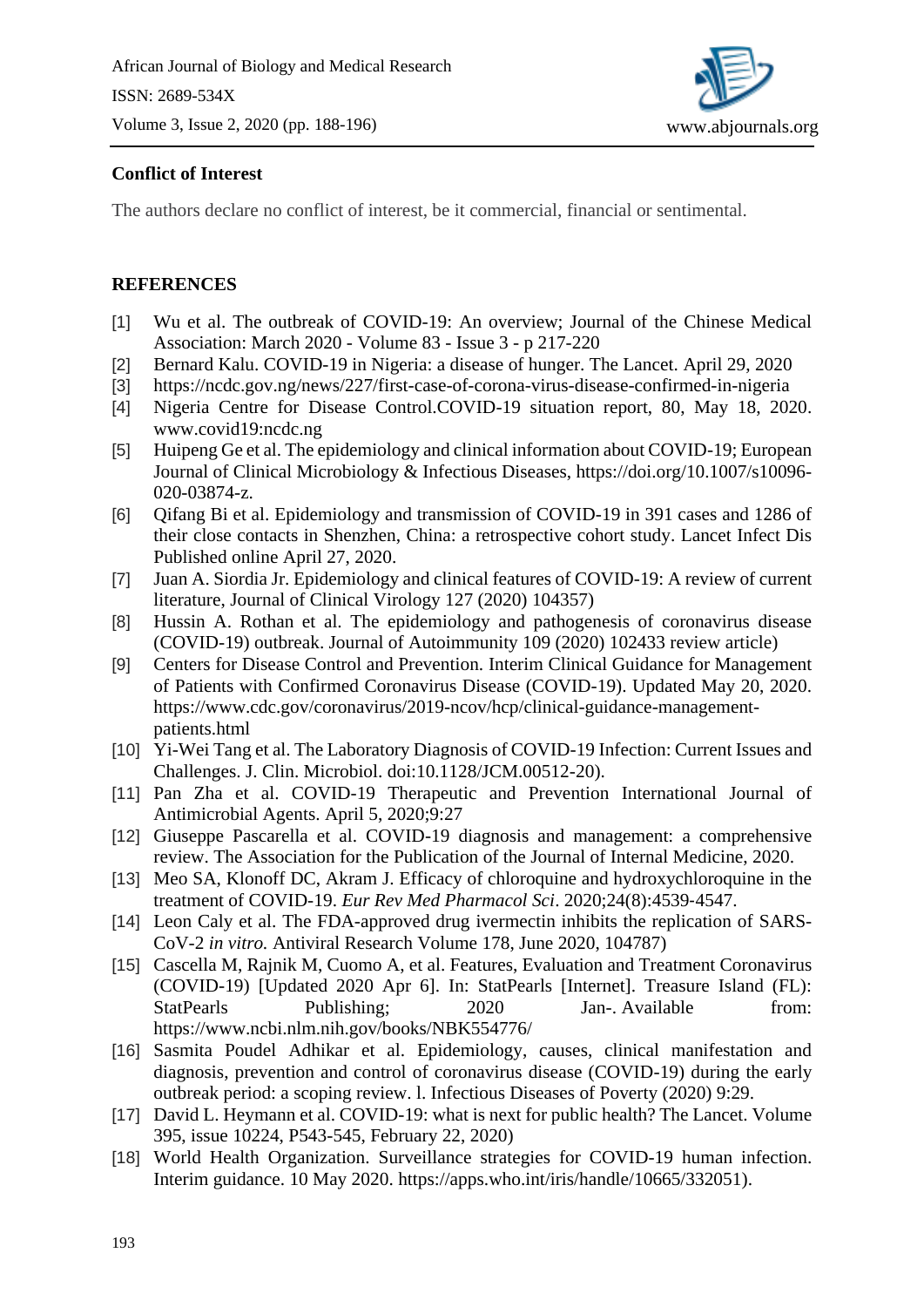

- [19] SERIGNE M. NDIAYE et al. The value of community participation in disease surveillance: a case study from Niger. Health Promotion International, Vol. 18, No. 2*).* https://academic.oup.com/heapro/article-abstract/18/2/89/579205 by guest on 12 May 2020)
- [20] Abdullahi Walla Hamisu et al. Assessment of the Contribution of Community Active Surveillance to COVID-19 Case Detection in the Federal Capital Territory, Abuja, Nigeria. African-British Journals. Vol. 3. Issue 2, 2020.
- [21] The Africa Center for Strategic Studies. Mapping Risk Factors for the Spread of COVID-19 in Africa. Africa Center for Strategic Studies. April 3, 2020
- [22] Charles Roberto Telles. COVID-19: A Brief Overview of Virus Social 3 Transmission Through Atmosphere. ResearchGate. February 2020 DOI: 10.33767/osf.io/2hek4
- [23] Hannah Peckham et al. Sex-bias in COVID-19: a meta-analysis and review of sex differences in disease and immunity. Infectious Diseases Epidemiology. DOI: [10.21203/rs.3.rs-23651/v1](https://dx.doi.org/10.21203/rs.3.rs-23651/v1)
- [24] JENNY GRAVES, Why More Men Are Dying From COVID-19 Than Women A Geneticist Explains. The conversation. Science Alert. 21 APRIL 2020
- [25] CDA Analytics Team. COVID-19 Data Analysis, Part 1: Demography, Behavior, and Environment. DIGITAL @ DAI. Mar 23, 2020
- *[26]* Comment and opinion from The BMJ's international community of readers, authors, *and editors. Contact tracing for covid-19 in low- and middle-income countries. June 5, 2020.*
- [27] Adeshina Israel Adekunle *et al.* Is Nigeria really on top of COVID-19? Message from effective reproduction number*. MedRxiv 2020.05.16.*  **doi:** https://doi.org/10.1101/2020.05.16.20104471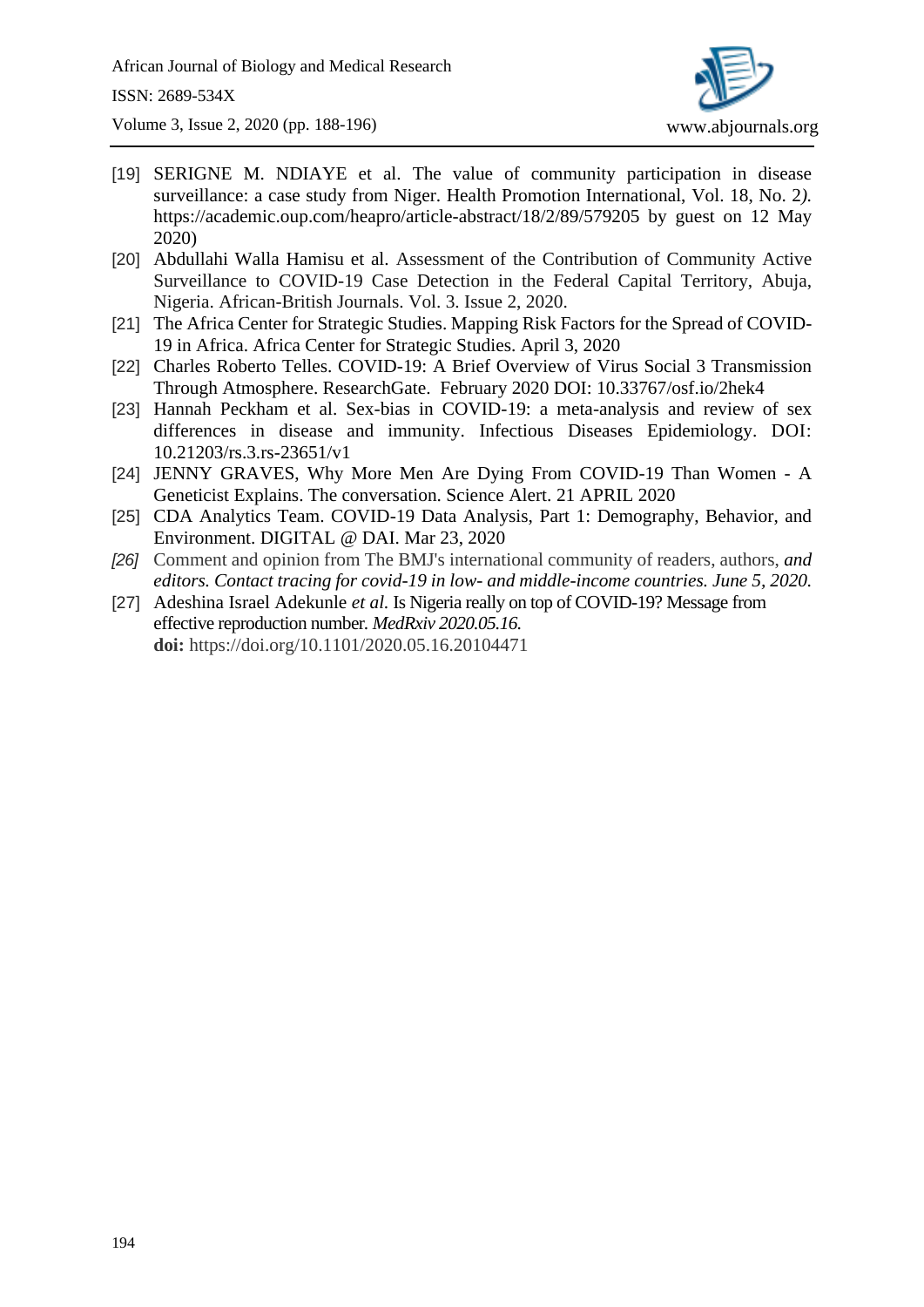

#### **APPENDIX**

### **Table 1: Distribution of COVID-19 sample collection and confirmed cases in the FCT as of June 30th , 2020**

|              | Area Council Total population(%) Total samples No. of confirmed |                |                                        | % positivity rate | No. of tests/million |
|--------------|-----------------------------------------------------------------|----------------|----------------------------------------|-------------------|----------------------|
|              |                                                                 | $collected\%)$ | $\text{COVID-19 cases}$ <sup>(%)</sup> |                   | popoulation          |
| Abaji        | 202,965(4)                                                      | 340(2)         | 50(3)                                  | 14.7              | 1,675                |
| Bwari        | 789,080(16)                                                     | 1295(9)        | 127(6)                                 | 9.8               | 1,641                |
| Gwagwalada   | 547,907(11)                                                     | 595(4)         | 51(3)                                  | 8.6               | 1,086                |
| Kuje         | 338,138(7)                                                      | 300(2)         | 41(2)                                  | 13.7              | 887                  |
| Kwali        | 298,096(6)                                                      | 300(2)         | 37(2)                                  | 12.3              | 1,006                |
| Municipal    | 2,703,823(56)                                                   | 12418(81)      | 1564(84)                               | 12.6              | 4,593                |
| <b>Total</b> | 4,880,010(100)                                                  | 15,248(100)    | 1870(100)                              | 12.3              | 3,125                |



**Figure 1: Epidemic curve of COVID-19 in the FCT as of June 30th, 2020**